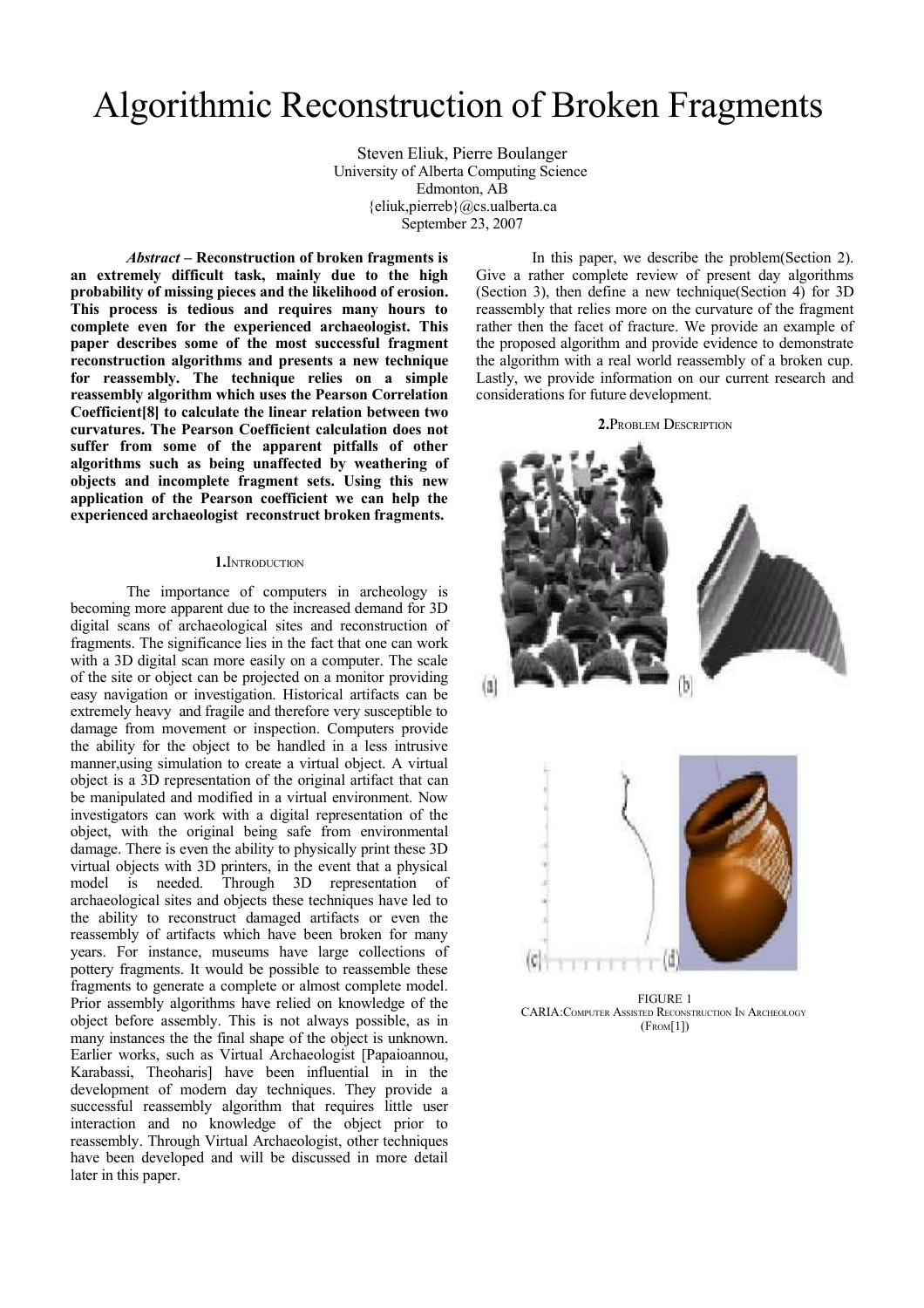

FIGURE 2 VIRTUAL ARCHAEOLOGIST: ASSEMBLING THE PAST (FROM [ 7])

Figure 1 shows 3D scans of pottery fragments (Figure 1a), an individual fragment(Figure 1b), curvature projected on a 2D plane(Figure 1c) and the location of match on an original model(Figure 1d).

3D reassembly is a 3D puzzle which requires,

- scanning of fragments(Figure 1a)
- l 3D mesh generation(Figure 1b)
- smoothing and feature extraction(Figure 1c)
- probabilistic pairwise matching
- $\bullet$  reassembly of object(Figure 1d)

3D fragment puzzles have a number of difficulties,

- $\bullet$  incomplete scans
- number of pieces is unknown
- incomplete data (missing pieces)
- extra data (fragments that belong to other models)
- incomplete surfaces and non-uniform erosion
- l orientation unknown/transformations needed

The 3D puzzle is a difficult task for an experienced archaeologist working with the actual object. It can take hundreds of hours and is often unsuccessful. Through the aid of computers and a small amount of user interaction its possible to give a good virtual 3D assembly of an object in a reasonable amount of time. This process does not damage the original object and provides a means of careful investigation into reconstruction of the fragment.

### **2.**P**REVIOUS WORK**

There has been a wealth of knowledge produced in the early  $21^{st}$  century regarding  $2D/3D$  assembly. In this section we describe some of the latest developments in the field and give some of the background methods used in these works. We will briefly describe some the significant pieces in the works. This is by no means a complete literature review on fragment reconstruction, but provides a good look at current day algorithms.

## *a) Virtual Archaeologist: Assembling the past [Papaioannou, Karabassi, Theoharis 2003]*

Virtual Archaeologist provides a meaningful addition to the literature surrounding 3D reassembly in the 21<sup>st</sup> century. The paper applies a semi-automatic algorithmic technique to the 3D reconstruction of fragments. The technique relies on a three stage process, the first being mesh segmentation. Papaioannou attempts to restrict the search of possible matches solely to those faces which appear "interesting". They define "interesting" to be those faces which appear coarse, making the assumption that fractured faces are more jagged and rough then their counterpartshuman generated "smooth" faces. The second state involves estimating the relative pose for the fragments where matching error is minimized. In the third state, is where full reconstruction is completed. The algorithm selects fragment combinations that minimize global reconstruction error. We will mainly focus on the first and second stage, mesh segmentation and estimating the relative pose for fragment comparison.

The mesh segmentation is completed by a regiongrowing algorithm[7]. The process begins with a random polygon. Neighboring polygons are classified to the same face if the normal for the neighbor does not deviate from the average face normal by more than a predefined threshold. In the event the normal deviates more than the predefined threshold a new face is formed. As noted in the article it is possible for small faces/regions to be created within larger regions. This is not desirable, so the algorithm merges these regions to eliminate these small artifacts to produce a more reasonable face for comparison. A region is classified as small if it encompasses less than 5% of the entire 3D mesh of the object. The process continues for all objects with each region having an average facet normal, as depicted in Figure 2-center.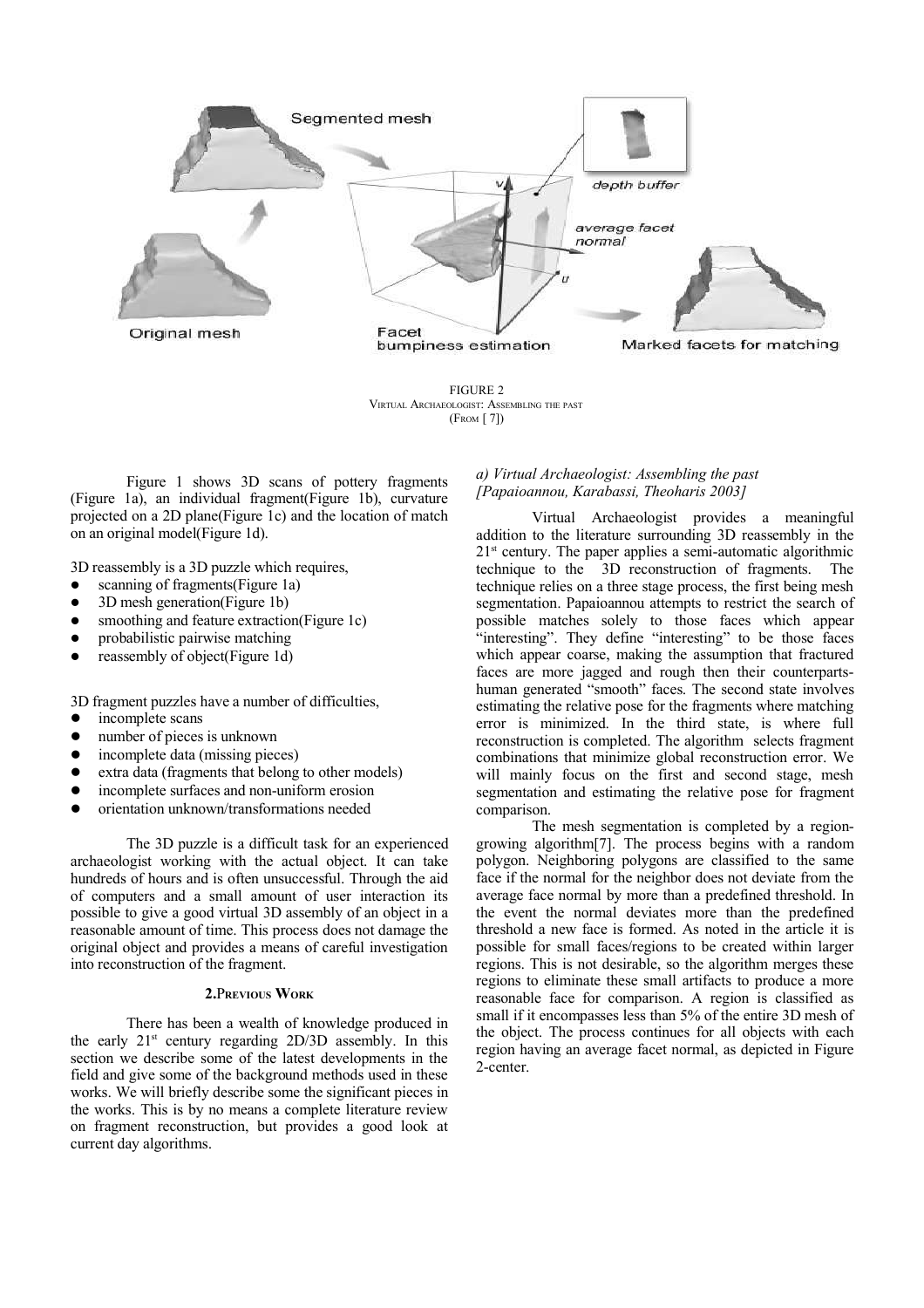

FIGURE 3 VIRTUAL ARCHAEOLOGIST: ASSEMBLING THE PAST ALIGNMENT OF TWO FACETS FOR COMPARISON (FROM [7])

These average normals are used to define the transformations needed to compare two 3D fragment faces/regions. This is represented in Figure 3. Two different facets are originally aligned based purely on their respective average normals. The first object is then able to perform a full rotation around the axis of alignment( $\rho_1$ ), deviated from the  $axis(\varphi_1,\theta_1)$  by up to 10°. The first object is also able to slide along the broken facet  $(x_1,y_1)$ . Using the average normal the transformation needed to approximately align the two facets is trivial. Comparison and fragment merging is then completed in the final stage where the algorithm minimizes the global reconstruction error.

The strategy described by Papaioannou provides a good technique for mesh segmentation and reconstruction. The technique has difficulties when attempting to reconstruct similar shapes, such as a broken tablet where many fragments have similar flat faces. The underlying assumption of this method is that the fracture faces are nearly planar and they match completely[2]. This technique does not take into account any of the image based textures that could be used for matching. However, the paper is influential in the development of other modern techniques and provides techniques for mesh segmentation and alignment of fragments for comparison.



FIGURE 4 REASONABLING FRACTURED OBJECT BY GEOMETRIC MATCHING REASONABLING OF GARGOYLE STATUE. PHOTO OF FRAGMENTS (BOTTOM LEFT), 3D MODEL(TOP LEFT), FINAL ASSEMBLY (RIGHT). (FROM [2])

## *b) Reassembling Fractured Objects by Geometric Matching [Huang 2006]*

The paper provides improvements over previous techniques by being able to handle arbitrary shaped fractures and partial matches. These abilities make the algorithm less dependent on the segmentation step. The algorithm uses mesh segmentation, alignment, pairwise matching and global multipiece matching. The pairwise matching provides a quality rating for each match. From the information obtained from the pairwise matching process, the global multi-piece matching is performed. Huang uses integral invariants[4] to help with the segmentation process. The paper defines integral invariants as integrating spatial functions over moving domains centered at surface points[2]. Huang introduces integral invariants[2], more details and further references can be found in Manay's paper, "Integral Invariants for Shape Matching"[4]. Figure 4 represents one of the experiments used to test the algorithm. All of the test objects have rather large solid pieces with large fracture faces. As shown in Figure 4, the results are impressive, however tend not to focus on objects where the fractured face is relatively small like that of pottery or non-solid objects. This would require more emphasis on the curvature of the fracture because the unique geometric features in the fractured face would not be as abundant. The use of integral invariants seem very successful. As with the previous technique, the process does not take into account any image based textures. Nonetheless, the technique is very successful for reassembly of objects with rather large fracture faces.

*c) Evaluation of Obstetric Gestures: An Approach based on the curvature of 3d Positions[Moreau 2006]*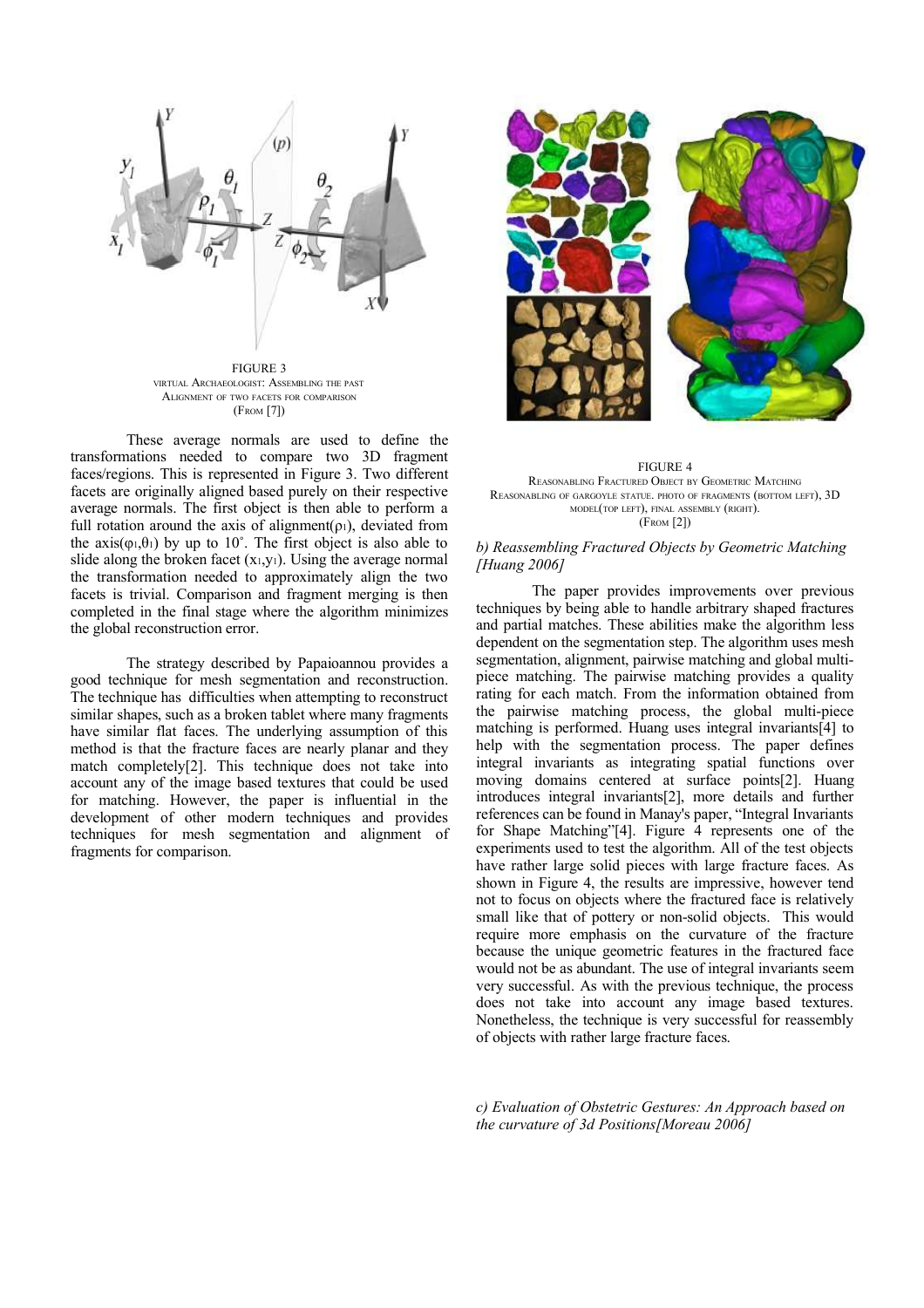Moreau evaluates curvatures correlation using the Pearson correlation coefficient [8], to calculate the linear relation between two obstetric curvatures(1).

$$
r_{pr} = \frac{\sum_{i=1}^{i=n} (A_i - \overline{A_m})(B_i - \overline{B_m})}{\sqrt{\sum_{i=1}^{i=n} (A_i - \overline{A_m})^2 \sum_{i=1}^{i=n} (B_i - \overline{B_m})^2}}
$$
(1)

Equation (1) represents the Pearson correlation coefficient, denoted rpr. The A<sup>i</sup> is the ith component of the first curvature vector and likewise, B<sup>i</sup> represents the ith component of the second curvature. A<sub>m</sub> and B<sub>m</sub> represent the average of the components of the first and second curvatures, respectively. The technique provides a single value that represents the linear relation between two curves. If the curves are similar they will have a greater correlation coefficient.

The overview of prior techniques all provide important insight into the development of the method presented in this paper.

### **4.**TOOLS AND METHODS

The curvature of a break contains much of the information needed to make good matches in limited facet breakage. The previous methods rely on unique features in the facet of breakage to make good matches. As noted this face is sometimes small and possibly weathered, which in turn creates difficulties for current day algorithms. The goal of this paper is to provide a good matching algorithm for pottery type matches where the facet of breakage is small. The algorithm relies on four stages. These stages are outlined in Figure 5-7. The first is the segmentation of the artifact into interesting curves. We define "interesting" to be curves where the relative change between points along the curve is coarse. Most human generated curves are smooth and consistent, with few abrupt changes. The second stage relies on alignment of the curves, mainly based upon Papaioannou's alignment algorithm[7], where the average normal is used for initial alignment. After the initial alignment, a series of small euclidean transformations are performed in both rotation and translation in order to to minimize the Pearson correlation coefficient between the two curves in question. The third stage involves Moreau's technique for curvature comparison [5] in order to evaluate the similarity of two curves. The fourth stage involves pairwise assembly of fragments. The new joined piece is added to the pool of fragments. The process then begins again, extracting curves, alignment, etc until all pieces are matched to a relative certainty. Pieces that can not be matched to predefined certainty can then be investigated further by an experienced archaeologist.







GREEN CURVATURES REPRESENT "MAN MADE" CLASSIFICATION RED CURVATURES REPRESENT "FRACTURE POINT" CLASSIFICATION

#### *I. Stage 1: Segmentation to find interesting curves*

The segmentation of an object into interesting curves involves analysis of the fragment and its edges. Once a perimeter is determined for the object, we segment this perimeter based on abrupt changes between the previous perimeter point and the current point. We do this incrementally, starting initially at an arbitrary location on the perimeter. If the angle between the current point and the previous point is greater then a predefined threshold, a new curve is then produced. Once the entire perimeter has been segmented into curves, interesting curves are determined by the change in coarseness of the curve. If the coarseness is greater than a predefined threshold, which may be domain specific, the curve will be classified as "man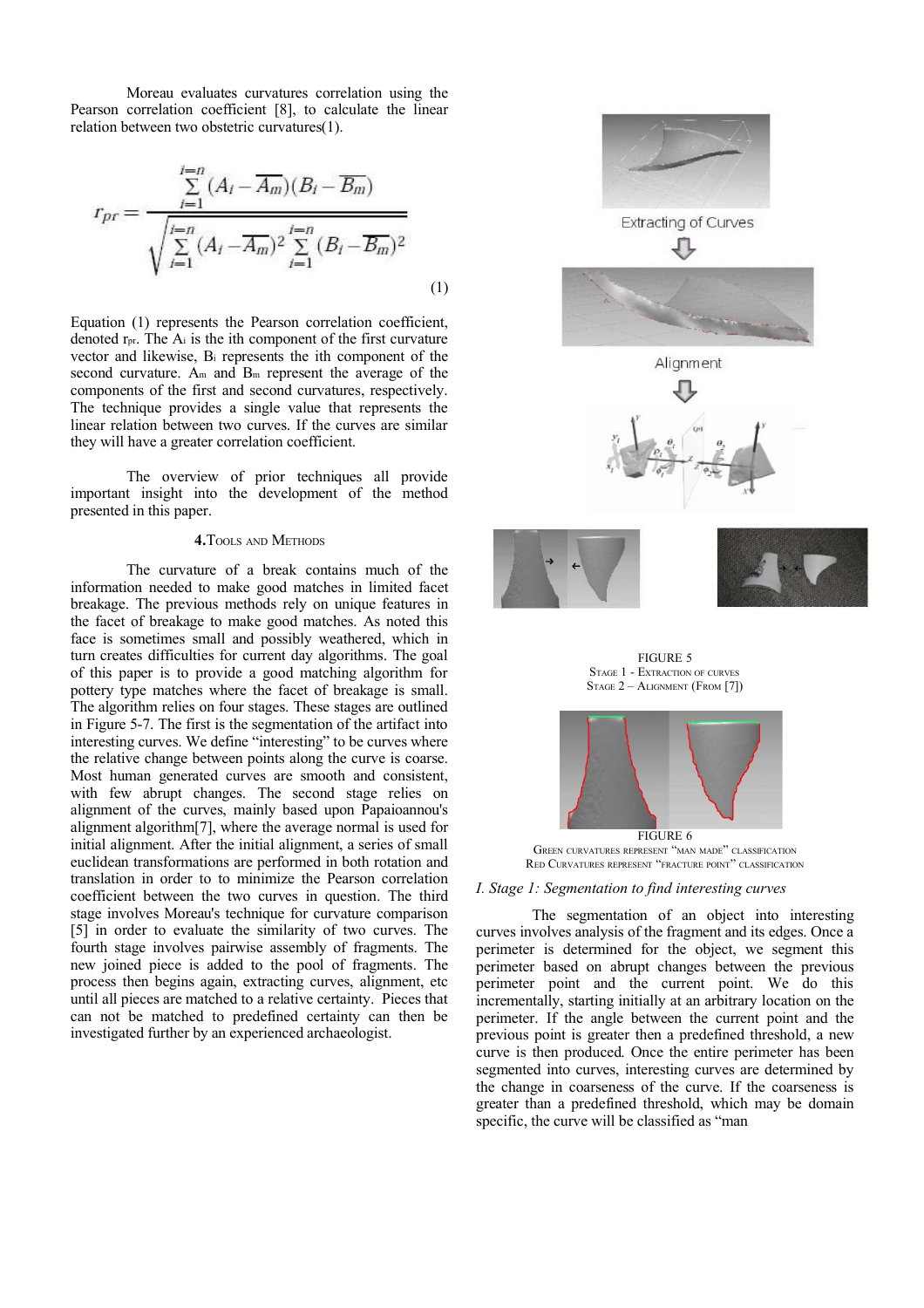

FIGURE 7 ORIGINAL 3D OBJECT(LEFT), FRAGMENTS AFTER BREAKAGE(CENTER), 3<sup>D</sup> VIRTUAL FRAGMENTS(RIGHT), CURVES GENERATED FROM 3D VIRTUAL FRAGMENTS(BOTTOM)

NOTE: THE CURVATURES(BOTTOM) COULD REPRESENT <sup>A</sup> TRANSFORMATION OF THE OBJECTS ORIGINAL POSE WHEN CURVATURE WAS GENERATED.

made" or a "fracture point". There is a number of ways this can be accomplished. One can count the number of abrupt changes that represents coarseness. If the count exceeds a predetermined threshold the curve is classified as a fracture point. If the count does not exceed the predetermined threshold the curve is classified as man made. Another technique would be to fit a polynomial of a predetermined degree to the curve, if the squared error between the fitted polynomial and the actual curve is greater than a predetermined threshold the curve would be classified as a fracture point. If the squared error is below the threshold, the curve is relatively smooth and most likely man made. Figure 6 represents these classifications, red being the fracture points and green being the man made curves. Each fragment contains a list of interesting curves. These curves are then used for comparison purposes in the later stages.

#### *II. Stage 2: Alignment of curves*

Figure 5 represents the alignment of curves based upon [7]. Initially an average normal is computed for each curve. The alignment algorithm then does a trivial alignment based solely on the average normal. A quick refresher of the alignment scheme is needed. As noted earlier referring to

Figures 3 and 5, the first object is able to perform a full rotation around the axis of alignment( $\rho_1$ ), deviated from the  $axis(\varphi_1,\theta_1)$  by up to 10°. The first object is also able to slide along the broken facet  $(x_1,y_1)$ . This is accomplished by a transformation matrix acting on all the points of a curve. As

aligning two curves. This means an incremental approach can be adopted. Initially starting with a low number of transformations. If there are many pieces that can not be classified the algorithm then increases the bounds on available

rotations and translations. One could also increase the precision of these transformations. For instance, if we initially

used rotations with 1° increments we could use 0.5° increments attempting to get a better alignment. The less transformations that are considered the quicker the algorithm performs and the better the incremental approach seems to work.

This entire process can almost be eliminated because curvature comparison, stage 3, does not require alignment to compare two curves. Simple translation along a curve is needed to obtain the best correlation coefficient. This reduces the complexity of the algorithm greatly and in turn reduces the runtime.

#### *III. Stage 3:Curvature Comparison*

The virtual representation of the objects provides points in Euclidean space. We rely on Moreau's technique to express the data in respect to arc length and not simply point data. A review of Moreau's technique to express data in respect to Arc length is below, see [5] for complete description.

The arc length *Si*, equation (3-4), is defined as the Euclidean distance between two consecutive points where *i* is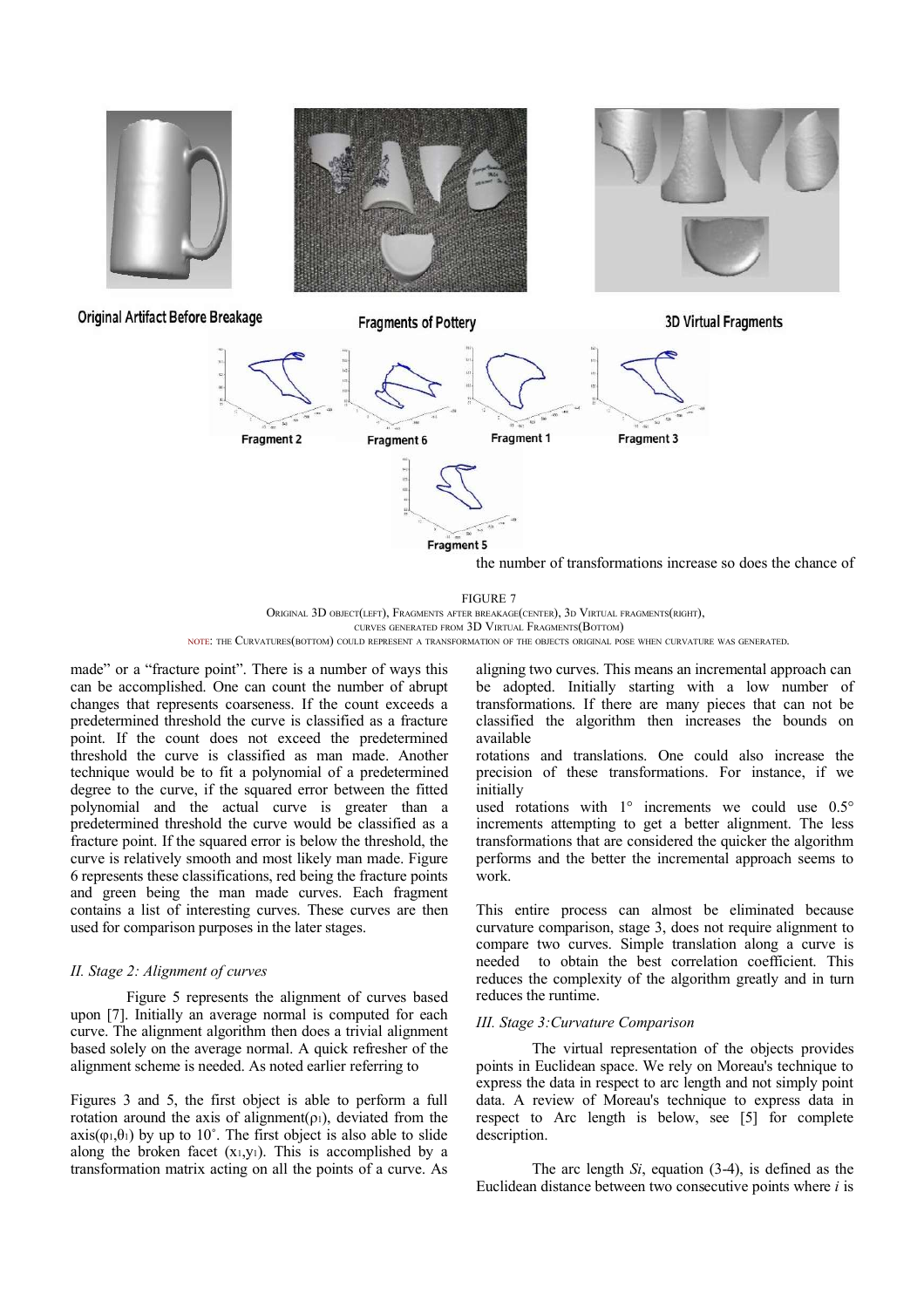from 1 to  $n - 1$ , where *n* is the number of sampled data points defining the original curve.

The distance in each direction is defined by:

**SYS AN AN** 

$$
\Delta(x_i) = (x_{i+1} - x_i); \n\Delta(y_i) = (y_{i+1} - y_i); \n\Delta(z_i) = (z_{i+1} - z_i);
$$
\n(2)

Where xi, yi, zi are the *i*th components of the fracture curve.

$$
s_i = \sqrt{\Delta(x_i)^2 + \Delta(y_i)^2 + \Delta(z_i)^2}
$$
 (3)

The cumulated arc length *l* is defined as:

$$
I = \begin{bmatrix} 0 & s_1 & s_1 + s_2 & \dots & \sum_{i=2}^{t=n} s_{i-1} \end{bmatrix}^T
$$
 (4)

The curvature *k* is now extracted by taking the norm of the second derivative according to the accumulated arc length *l* (4).

$$
\kappa(l) = \|f''(l)\| \tag{5}
$$

This technique to extract the curvature produces peaks in *k* where there are significant changes in the curvature. This essentially highlights the features in the curve where strong correlation between curves can be generated.

There is also the unique problem of non-uniform sampling of the 3D fragment while scanning. When comparing curvatures in the later stages of the algorithm, we assume the sampling is uniform in the sense that there are equal number of points for any of the curves over the same distance. This method guarantees a one-to-one comparison over a given distance. We accomplish this uniform distribution of points along a curve by making sure the Euclidean distance between any two points along a curve is at a predefined value. If the distance is below, a point is inserted into the curve. This involves a small amount of preprocessing.

Using the Pearson coefficient(1) as a guideline for determining the level of correlation between two curves, the algorithm chooses the transformation that results in the highest correlation curvature. As mentioned earlier, this is accomplished by normalizing the curves. This is needed because each curve must have the same number of points over a given distance, a one-to-one correspondence is needed in order to use the Pearson coefficient. The best correlation coefficient between the two curvatures being compared is then stored. This value will be the determining factor when deciding if the curvature in question has a match among the available curves. If the fragment cannot be matched at this stage there is still the potential that a suitable match pair could be produced by the joining of two pieces. When two pieces are combined a new curve can be produced which may

provide a suitable match pair in a future iteration of the algorithm.

## *IV: Stage 4: Pairwise Comparison, choosing the best pair*

There were a couple of techniques attempted. Initially we chose a random piece and compared its "interesting" curves with all other fragments and their respective "interesting" curvatures. This technique can be improved. Analyze all the pieces, instead of a one-to-many comparison looking for the best match for a given fragment, or do a many-many comparison. Compare all the pieces and only choose the best match, where the best match is determined by the Pearson correlation coefficient from stage 3. This provides an improved matching algorithm because it does not always rely on the piece in question making a match. This technique has the ability to assemble small subsections of the original fragment with higher certainty in the initial stages. This high certainty in the initial stages provides the framework to successfully reassemble of the object. A good analogy for the one-to-many comparison would be building a bridge with a foundation out of wood. It could work, but it's probable that the steel support structure would crush the foundation in the later stages of building. With the many-tomany comparison we start the bridge building process with an extremely solid concrete foundation. This solid foundation provides a very good initial start to the building process and ensures a greater certainty there will be less errors in the beginning of the reassembly process.

### **EXPERIMENTAL RESULTS-SECTION 4**

The algorithm is tested on a pottery like object, (Figure 7-left). The cup was broken into larger pieces and these pieces were scanned, (Figure 7-center). The point clouds produced by the laser scan were used to produce 3D models of each piece as represented by (Figure 7-right). Later the perimeter curves were extracted figure 7-lower. The choice of object is domain specific, the small facet of fracture does not provide many face features and makes feature extraction difficult. By focusing on the curvature of the fracture we are able to reproduce the original object as shown in Figure 8.

#### **FUTURE WORK**

We would like to determine how the algorithm handles objects with larger faces such as Huang's gargoyle or the map fragments from the Forma Urbis Romae project[3]. Domains where there are many like curves, such as the Forma Urbis Romae project are predicted to be difficult using only the curvature of the break point. Another interesting strategy would be to use the texture information of an object to help the alignment of pieces in stage 2. Incorporating the curvature techniques outlined in this paper, with facet feature based techniques[2] one should obtain better matches in all domains.